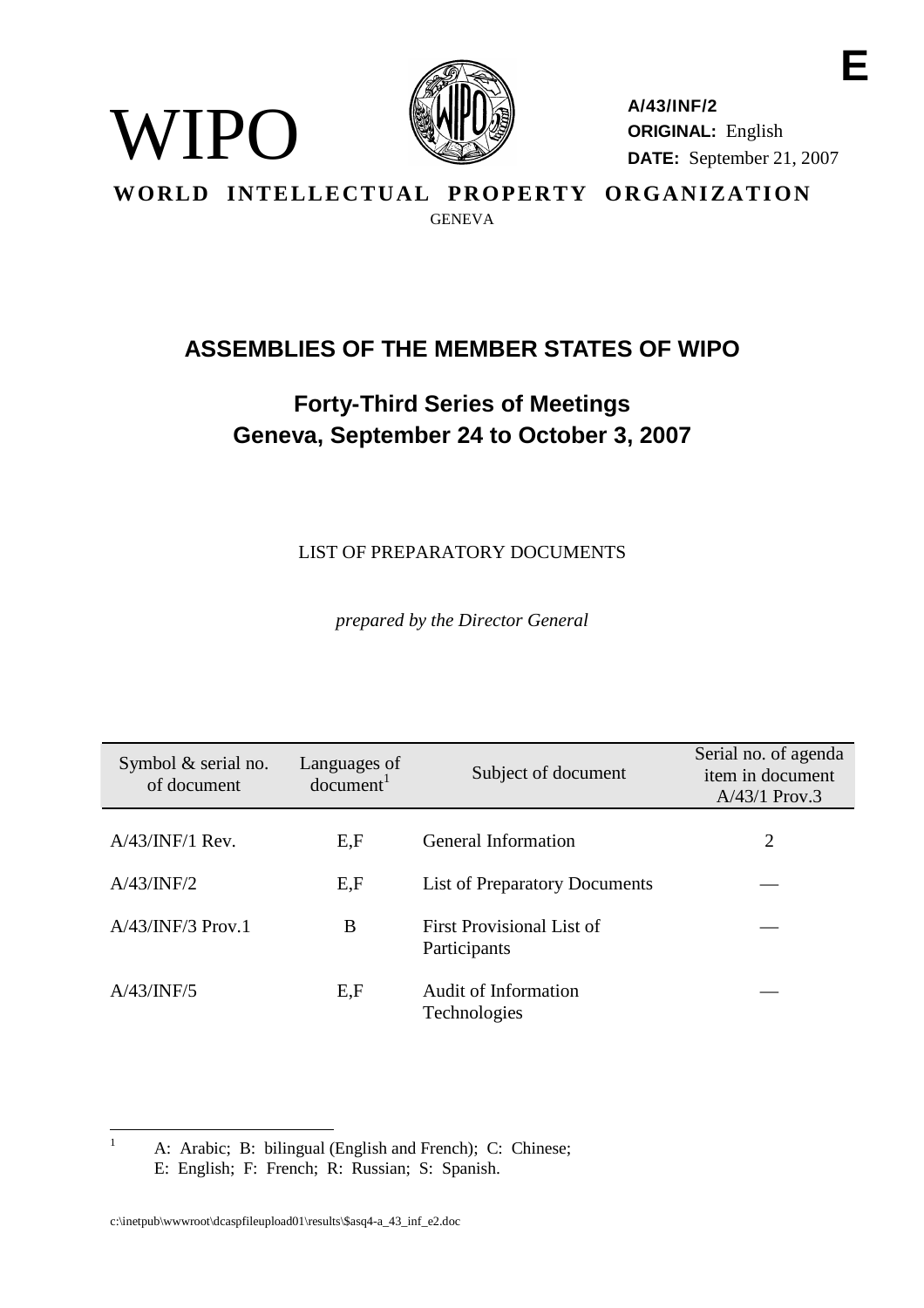| Symbol $&$ serial no.<br>of document | Languages of<br>document <sup>1</sup> | Subject of document                                                                                                                                                      | Serial no. of agenda<br>item in document<br>A/43/1 Prov.3 |
|--------------------------------------|---------------------------------------|--------------------------------------------------------------------------------------------------------------------------------------------------------------------------|-----------------------------------------------------------|
| A/43/INF/6                           | E, F                                  | Interim Audit by the External<br>Auditor of the New<br>Administrative Building and<br><b>Additional Storage Construction</b><br>Project - Follow Up on the 2006<br>Audit |                                                           |
| A/43/INF/7                           | $E, F^*$                              | $W \times P$ The past decade and<br>beyond                                                                                                                               |                                                           |
| A/43/INF/8                           | $E, F^*$                              | <b>Brief Note on Allegations</b><br><b>Against the Organization</b><br>and its Director General                                                                          |                                                           |
|                                      |                                       | *****                                                                                                                                                                    |                                                           |
| A/43/1 Prov.1 Rev.                   | A, C, E, F, R, S                      | Draft Agenda                                                                                                                                                             | $\overline{2}$                                            |
| A/43/1 Prov.3                        | A, C, E, F, R, S                      | Draft Consolidated and<br><b>Annotated Agenda</b>                                                                                                                        | $\overline{2}$                                            |
| A/43/2                               | A, C, E, F, R, S                      | Program Performance Report for<br>2006                                                                                                                                   | 4                                                         |
| A/43/3                               | A, C, E, F, R, S                      | Revised Budget for 2006-2007                                                                                                                                             | 8                                                         |
| A/43/4                               | A, C, E, F, R, S                      | <b>Constitutional Matters</b>                                                                                                                                            | 5                                                         |
| A/43/5                               | A, C, E, F, R, S                      | <b>International Public System</b><br><b>Accounting Standards (IPSAS)</b>                                                                                                | 9                                                         |
| A/43/6                               | A, C, E, F, R, S                      | <b>Financial Management Report</b><br>for the 2004-2005 Biennium;<br><b>Interim Financial Statement for</b><br>2006; Arrears in Contributions                            | 6                                                         |
| A/43/7                               | A, C, E, F, R, S                      | Composition of WO/CC, and<br>Election of the Members of the<br>P/EC and B/EC and Designation<br>of the Ad Hoc Members of<br>WO/CC                                        | 26                                                        |
| A/43/8                               | A, C, E, F, R, S                      | Designation of the External<br>Auditor for 2008-2011                                                                                                                     | 14                                                        |

<sup>\*</sup> Also available in A, C, R, S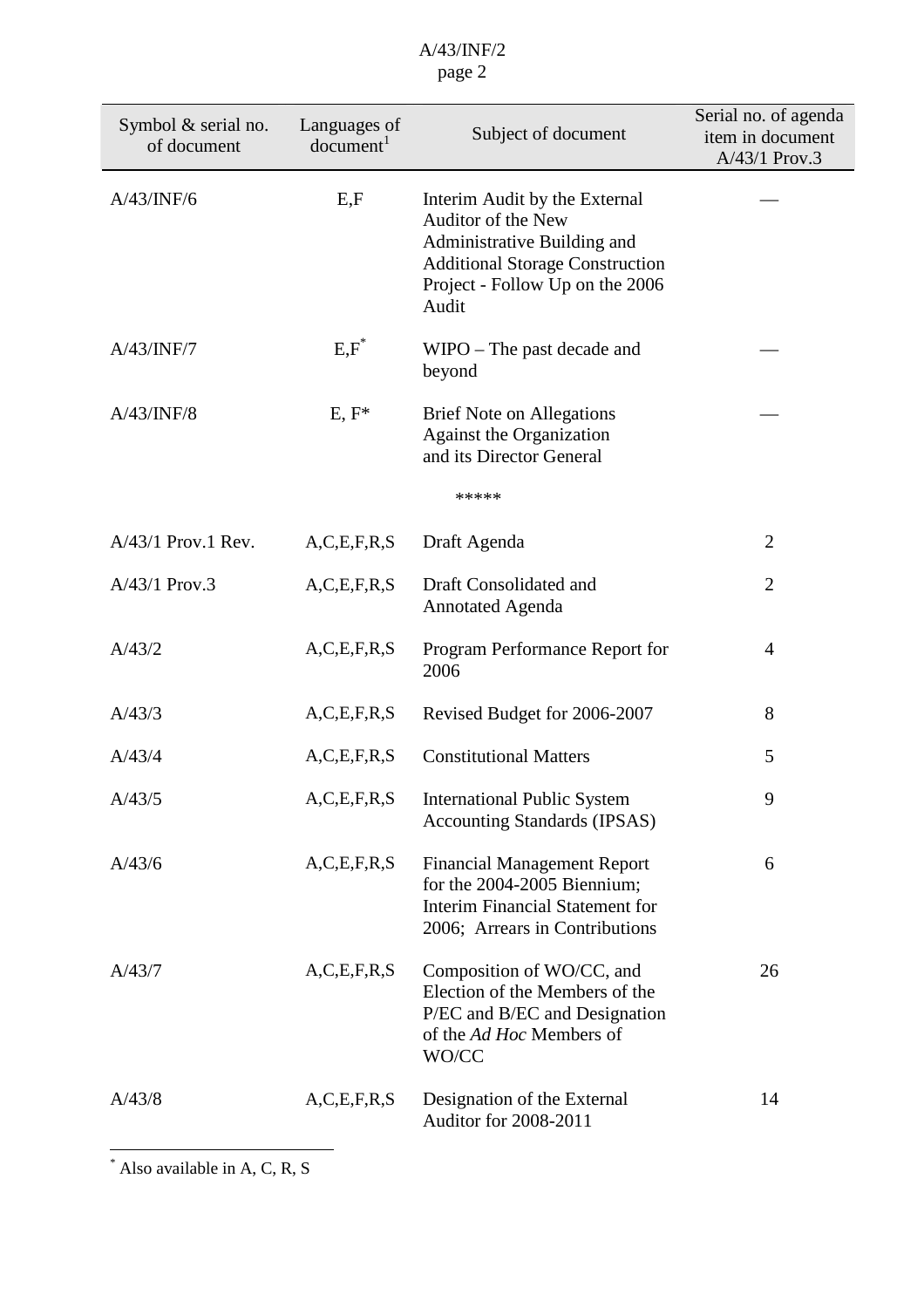| Symbol $&$ serial no.<br>of document | Languages of<br>document <sup>1</sup> | Subject of document                                                                                                    | Serial no. of agenda<br>item in document<br>A/43/1 Prov.3 |
|--------------------------------------|---------------------------------------|------------------------------------------------------------------------------------------------------------------------|-----------------------------------------------------------|
| A/43/9                               | A, C, E, F, R, S                      | <b>Admission of Observers</b>                                                                                          | 28                                                        |
| A/43/10                              | A, C, E, F, R, S                      | Report of the <i>Ad Hoc</i> Working<br>Group on the Digital Access<br><b>Service for Priority Documents</b>            | 20                                                        |
| A/43/11                              | A, C, E, F, R, S                      | Status of the Payment of<br>Contributions on<br>September 21, 2007                                                     | 6                                                         |
| A/43/12                              | A, C, E, F, R, S                      | Program and Budget for<br>2008-2009                                                                                    | 9                                                         |
| A/43/13 Rev.                         | A, C, E, F, R, S                      | Report of the Provisional<br><b>Committee on Proposals Related</b><br>to a WIPO Development Agenda<br>(PCDA) (Revised) | 18                                                        |
| A/43/14                              | A, C, E, F, R, S                      | <b>Revised Financial Regulations</b><br>and Rules                                                                      | 10                                                        |
| A/43/15                              | A, C, E, F, R, S                      | Proposed Utilization of Available<br>Reserves in the Medium Term<br>*****                                              | 10                                                        |
| WO/GA/34/1                           | A, C, E, F, R, S                      | Report of the Desk-to-Desk<br><b>Assessment Exercise</b>                                                               | 7                                                         |
| WO/GA/34/2                           | A, C, E, F, R, S                      | Composition of the Program and<br><b>Budget Committee</b>                                                              | 13                                                        |
| WO/GA/34/3                           | A, C, E, F, R, S                      | Consolidated Report of the<br><b>WIPO Audit Committee for</b><br>2006-2007 Biennium                                    | 11                                                        |
| <b>WO/GA/34/4</b>                    | A, C, E, F, R, S                      | Summary Annual Report of the<br>Director of the Internal Audit and<br><b>Oversight Division</b>                        | 11                                                        |
| WO/GA/34/5                           | A, C, E, F, R, S                      | Matters Concerning the<br>Establishment of a Work<br>Program for the Standing<br>Committee on the Law of Patents       | 19                                                        |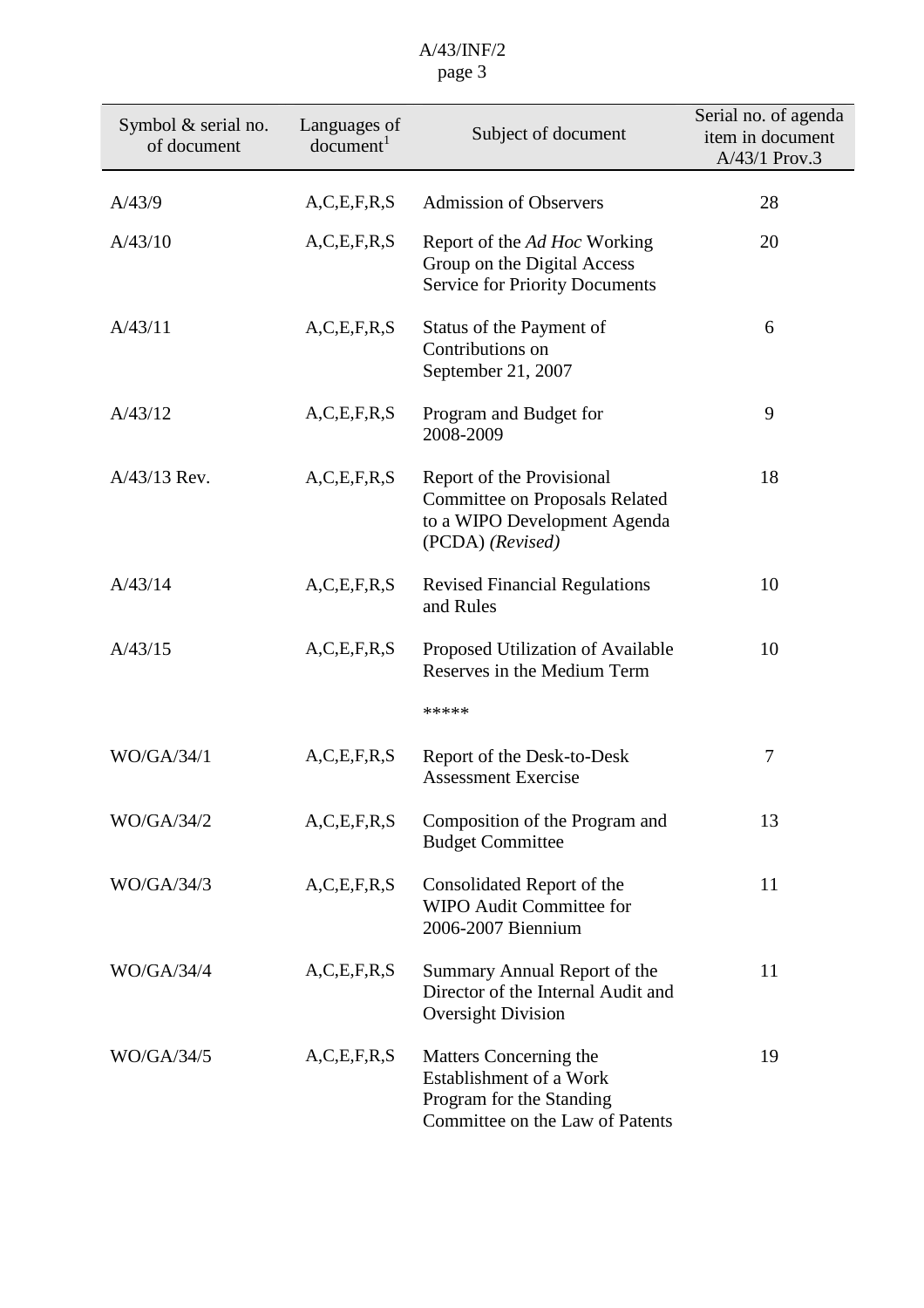| Symbol $&$ serial no.<br>of document | Languages of<br>document <sup>2</sup> | Subject of document                                                                                                                                                                                                          | Serial no. of agenda<br>item in document<br>A/43/1 Prov.3 |
|--------------------------------------|---------------------------------------|------------------------------------------------------------------------------------------------------------------------------------------------------------------------------------------------------------------------------|-----------------------------------------------------------|
| WO/GA/34/6                           | A, C, E, F, R, S                      | <b>Matters Concerning Internet</b><br><b>Domain Names</b>                                                                                                                                                                    | 24                                                        |
| WO/GA/34/7                           | A, C, E, F, R, S                      | The Protection of Audiovisual<br>Performances                                                                                                                                                                                | 16                                                        |
| WO/GA/34/8                           | A, C, E, F, R, S                      | Report on the Special Sessions of<br>the Standing Committee on<br>Copyright and Related Rights<br>Regarding the Proposed<br>Diplomatic Conference on the<br>Protection of the Rights of<br><b>Broadcasting Organizations</b> | 17                                                        |
| WO/GA/34/9                           | A, C, E, F, R, S                      | Matters Concerning the<br>Intergovernmental Committee on<br><b>Intellectual Property and Genetic</b><br>Resources, Traditional<br>Knowledge and Folklore (IGC)                                                               | 21                                                        |
| WO/GA/34/10                          | A, C, E, F, R, S                      | Matters Concerning the Advisory<br><b>Committee on Enforcement</b><br>(ACE)                                                                                                                                                  | 15                                                        |
| WO/GA/34/11                          | A, C, E, F, R, S                      | Progress Report on the New<br><b>Construction Project</b>                                                                                                                                                                    | 29                                                        |
| WO/GA/34/12                          | A, C, E, F, R, S                      | Desk-to-Desk Assessment Final<br><b>Report Secretariat's Comments</b>                                                                                                                                                        | 7                                                         |
| WO/GA/34/12 Corr.                    | A, C, E, F, R, S                      | Desk-to-Desk Assessment Final<br><b>Report Secretariat's Comments</b><br>(Corrigendum)                                                                                                                                       | 7                                                         |
| WO/GA/34/13                          | A, C, E, F, R, S                      | Matters Concerning the Patent<br>Law Treaty (PLT)                                                                                                                                                                            | 25                                                        |
| WO/GA/34/14                          | A, C, E, F, R, S                      | <b>WIPO's Human Resource</b><br>Strategy – Updated Version                                                                                                                                                                   | 7                                                         |

<sup>&</sup>lt;sup>2</sup> A: Arabic; B: bilingual (English and French); C: Chinese; E: English; F: French; R: Russian; S: Spanish.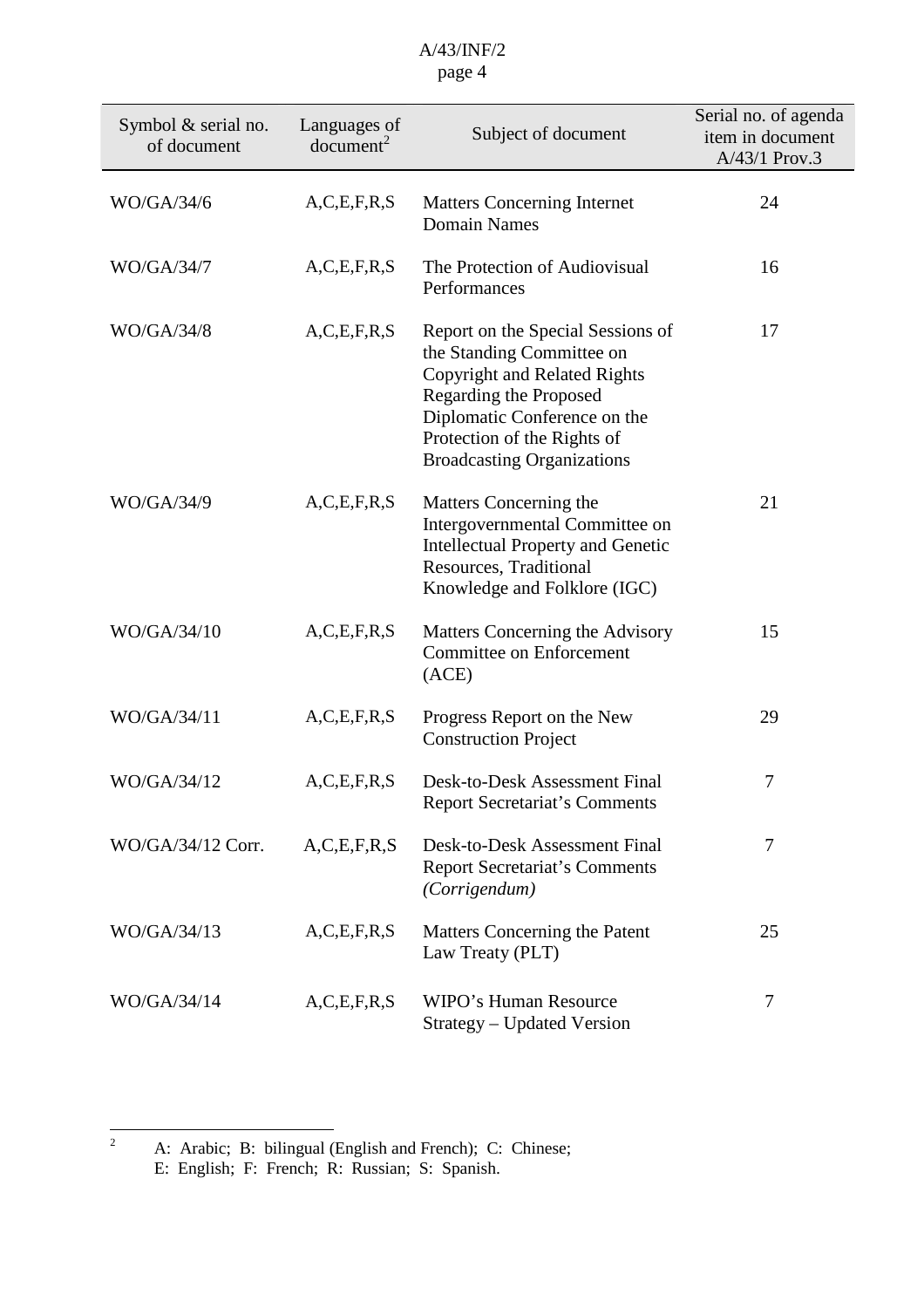| Symbol $&$ serial no.<br>of document | Languages of<br>document <sup>3</sup> | Subject of document                                                                                                        | Serial no. of agenda<br>item in document<br>A/43/1 Prov.3 |
|--------------------------------------|---------------------------------------|----------------------------------------------------------------------------------------------------------------------------|-----------------------------------------------------------|
| WO/GA/34/15                          | A, C, E, F, R, S                      | Revised Terms of Reference of<br>WIPO Audit Committee;<br>Revised WIPO Internal Audit<br>Charter                           | 11                                                        |
|                                      |                                       | *****                                                                                                                      |                                                           |
| WO/CC/56/1                           | E, F                                  | <b>Staff Matters</b>                                                                                                       | 30                                                        |
|                                      |                                       | *****                                                                                                                      |                                                           |
| H/A/24/1                             | E, F                                  | Fee Structure under the Hague<br>Agreement                                                                                 | 23                                                        |
| H/A/24/2                             | E, F                                  | Modernization of the Information<br>Technology System under the<br>Hague Agreement                                         | 23                                                        |
| H/A/24/3                             | E, F                                  | Hague Union Budget Flexibility<br>Formula                                                                                  | 23                                                        |
|                                      |                                       | *****                                                                                                                      |                                                           |
| MM/A/38/1                            | E, F, S                               | Proposal for a New Rule 1bis                                                                                               | 22                                                        |
| MM/A/38/2                            | E, F, S                               | Review of the Safeguard Clause<br>and Related Amendments of the<br>Madrid Protocol and of the<br><b>Common Regulations</b> | 22                                                        |
| MM/A/38/3                            | E, F, S                               | Legal Development of the<br>Madrid System                                                                                  | 22                                                        |
| MM/A/38/4                            | E, F, S                               | Modernization of the Information<br>Technology System and Use of<br>the Madrid Union Budget<br>Surplus                     | 22                                                        |
| MM/A/38/5                            | E, F, S                               | Madrid Union Budget Flexibility<br>Formula                                                                                 | 22                                                        |
|                                      |                                       | *****                                                                                                                      |                                                           |

 $3$  A: Arabic; B: bilingual (English and French); C: Chinese; E: English; F: French; R: Russian; S: Spanish.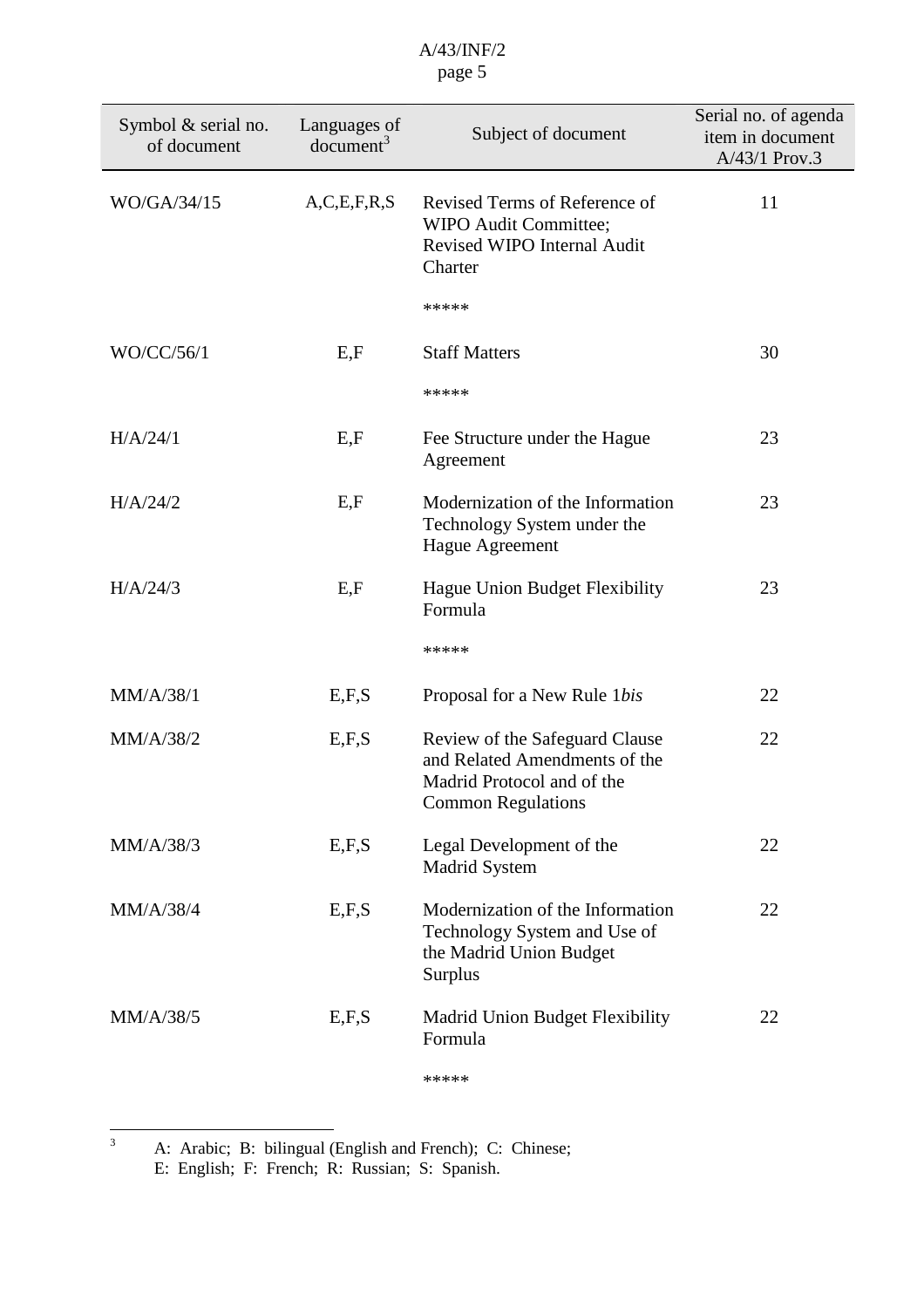| Symbol $&$ serial no.<br>of document | Languages of<br>document <sup>1</sup> | Subject of document                                                                                                                                                          | Serial no. of agenda<br>item in document<br>A/43/1 Prov.3 |
|--------------------------------------|---------------------------------------|------------------------------------------------------------------------------------------------------------------------------------------------------------------------------|-----------------------------------------------------------|
| PCT/A/36/1                           | E, F                                  | Reform of the PCT                                                                                                                                                            | 8                                                         |
| PCT/A/36/2                           | E, F                                  | Proposed Amendments of the<br><b>PCT</b> Regulations                                                                                                                         | 8                                                         |
| PCT/A/36/3                           | E, F                                  | <b>Quality Management Systems for</b><br><b>PCT</b> International Authorities                                                                                                | 8                                                         |
| PCT/A/36/4                           | E, F                                  | Extension of Appointment of the<br>International Searching and<br>Preliminary Examining<br>Authorities under The PCT                                                         | 8                                                         |
| PCT/A/36/5                           | E, F                                  | Flexibility Formula for<br>Administration of the PCT                                                                                                                         | 8                                                         |
| PCT/A/36/6                           | E, F                                  | Appointment of the Brazilian<br>National Institute of Industrial<br>Property as an International<br>Searching and Preliminary<br>Examining Authority under the<br><b>PCT</b> | 8                                                         |
| PCT/A/36/7                           | E, F                                  | Supplementary International<br>Search: Proposed Amendments<br>of the PCT Regulations                                                                                         | 8                                                         |
| $PCT/A/36/7$ Add.                    | E, F                                  | Supplementary International<br>Search: Proposed Amendments<br>of the PCT Regulations -<br>Proposal Submitted by Japan and<br>Spain                                           | 8                                                         |
| PCT/A/36/8                           |                                       | Addition of Korean as a<br>Language of Publication                                                                                                                           | 8                                                         |
| PCT/A/36/9                           |                                       | Addition of Portuguese as a<br>Language of Publication                                                                                                                       | 8                                                         |
| PCT/A/36/10                          |                                       | Appointment of the Indian Patent<br>Office as an International<br>Searching and Preliminary<br>Examining Authority Under the<br><b>PCT</b>                                   | 8                                                         |